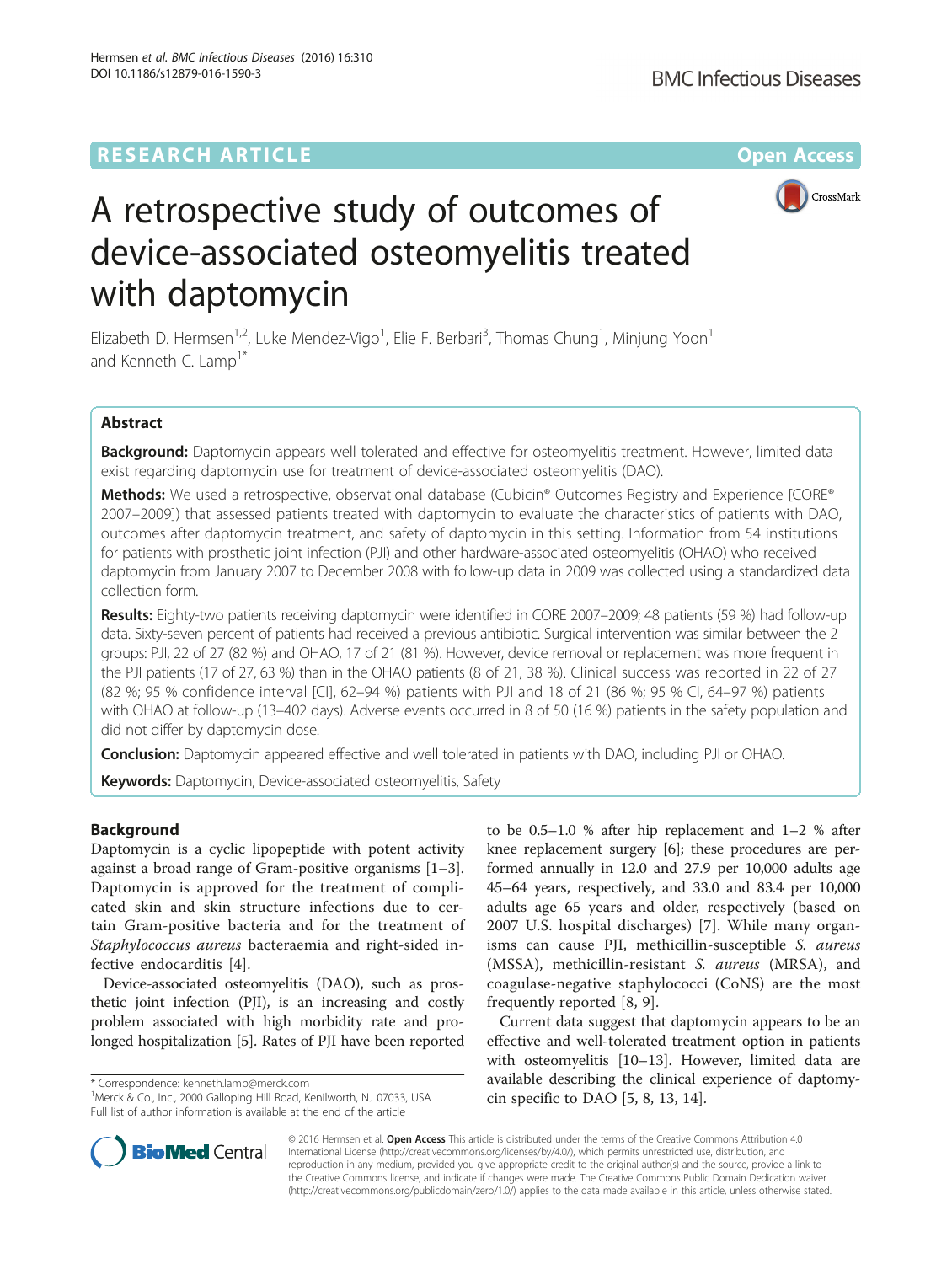The purpose of this study was to describe the characteristics and management of patients with DAO treated with daptomycin, including those with PJI and other hardware-associated osteomyelitis (OHAO), and to assess clinical outcomes and safety using retrospective data collected in an observational database.

# Methods

This study was performed at multiple institutions of investigators involved in the Cubicin® Outcomes Registry and Experience (CORE® 2007–2009) program. CORE was a retrospective observational database designed to assess the demographic characteristics and clinical outcome of patients treated with daptomycin. After institutional review board (IRB) approval from the Chesapeake IRB (CRRI 0504020) with a waiver of informed consent and at each participating site requiring local approval, 54 institutions in the United States collected information using a standardized data collection form from January 2007 to December 2008. Data from patients treated with daptomycin included age; sex; weight; renal function; type of dialysis (if applicable); comorbidities; daptomycin initial and final dose, dosing interval, and length of therapy; prior, concomitant, and follow-up antibiotic therapy; infection details; outcomes; discharge information; and safety assessments. Detailed CORE methodology has been previously published by Rolston et al [[15\]](#page-4-0).

# **Patients**

The study population included patients from CORE with DAO (PJI and OHAO). Patients were included if they were diagnosed with osteomyelitis in the presence of prosthetic device/hardware, completed therapy with daptomycin, and had a documented follow-up assessment in 2009. A total of 82 patients were identified as having DAO and successfully completing daptomycin therapy in CORE 2007–2008.

## Clinical outcome

Patient clinical outcome was categorized as cure, improved, failure, or non-evaluable. Clinical cure was defined as at least 1 of the following: clinical signs and symptoms resolved; no additional antibiotic therapy necessary; and/ or negative culture reported at the end of therapy. An improved clinical outcome was defined as partial resolution of clinical signs and symptoms and/or additional antibiotic therapy warranted at the end of therapy. Clinical failure was defined as any of the following: inadequate response to therapy (worsening or new/recurrent signs and symptoms), a required change in antibiotic therapy, or positive culture reported at the end of therapy. Clinical outcome was considered non-evaluable if the information was insufficient to determine response. Clinical success was defined as the sum of patients with clinical cure and those who had improved clinical outcome. Outcome was determined at the last follow-up assessment after daptomycin therapy was completed.

## Data analysis

Data analysis was conducted using SAS 9.1 (SAS Institute, Inc., Cary, North Carolina). The efficacy analysis included patients with evaluable follow-up data in CORE 2009. The safety analysis included all treated patients with DAO who completed therapy with daptomycin and had a documented follow-up assessment in CORE 2009, including those non-evaluable for clinical outcome. The Fisher's exact test and a Kaplan-Meier analysis were used to determine statistical significance, which was defined as a  $p$  value < 0.05; an exact 95 % confidence interval (CI) was also calculated.

## Results

## Patient demographics and characteristics

Of the 82 identified patients with DAO who successfully completed therapy with daptomycin, 32 (39 %) were from institutions that did not participate in CORE 2009 and had no follow-up information, while 48 (59 %) had follow-up information in CORE 2009 and were evaluable. Two additional patients were non-evaluable and were only included in the safety analysis. In the evaluable population, PJI was diagnosed in 56 % (27 of 48) and OHAO in 44 % (21 of 48) (Table [1](#page-2-0)). The most common pathogen identified was MRSA in 27 % (13 of 48) of patients (Table [2](#page-2-0)).

### Daptomycin dosage regimen

The median (range) initial daptomycin dose in all evaluable patients was 6 (4.0–9.0) mg/kg (Table [1](#page-2-0)). The median (range) duration of daptomycin therapy was 41 (6–70) days (Table [1](#page-2-0)). A dose of  $\geq 6$  mg/kg was received by 22 of 27 (81 %) and 16 of 21 (76 %) evaluable patients with PJI and OHAO, respectively. Six patients (4 [15 %] PJI; 2 [10 %] OHAO) received a daptomycin dose of  $\geq 8$  mg/kg.

Previous antibiotic use, including multiple antibiotic regimens, occurred in most patients (PJI, 18 of 27 [67 %]; OHAO, 14 of 21 [67 %]). Vancomycin, the most common prior antibiotic, was administered in 37 % (10 of 27) and 43 % (9 of 21) of PJI and OHAO patients, respectively. The median (range) duration of previous antibiotic therapy was 10 (1–90) days in patients with PJI and 10 (2–26) days in patients with OHAO. The most common reason for switching to daptomycin among evaluable patients was a narrowed spectrum in 8 of 18 (44 %) PJI and 7 of 14 (50 %) OHAO patients.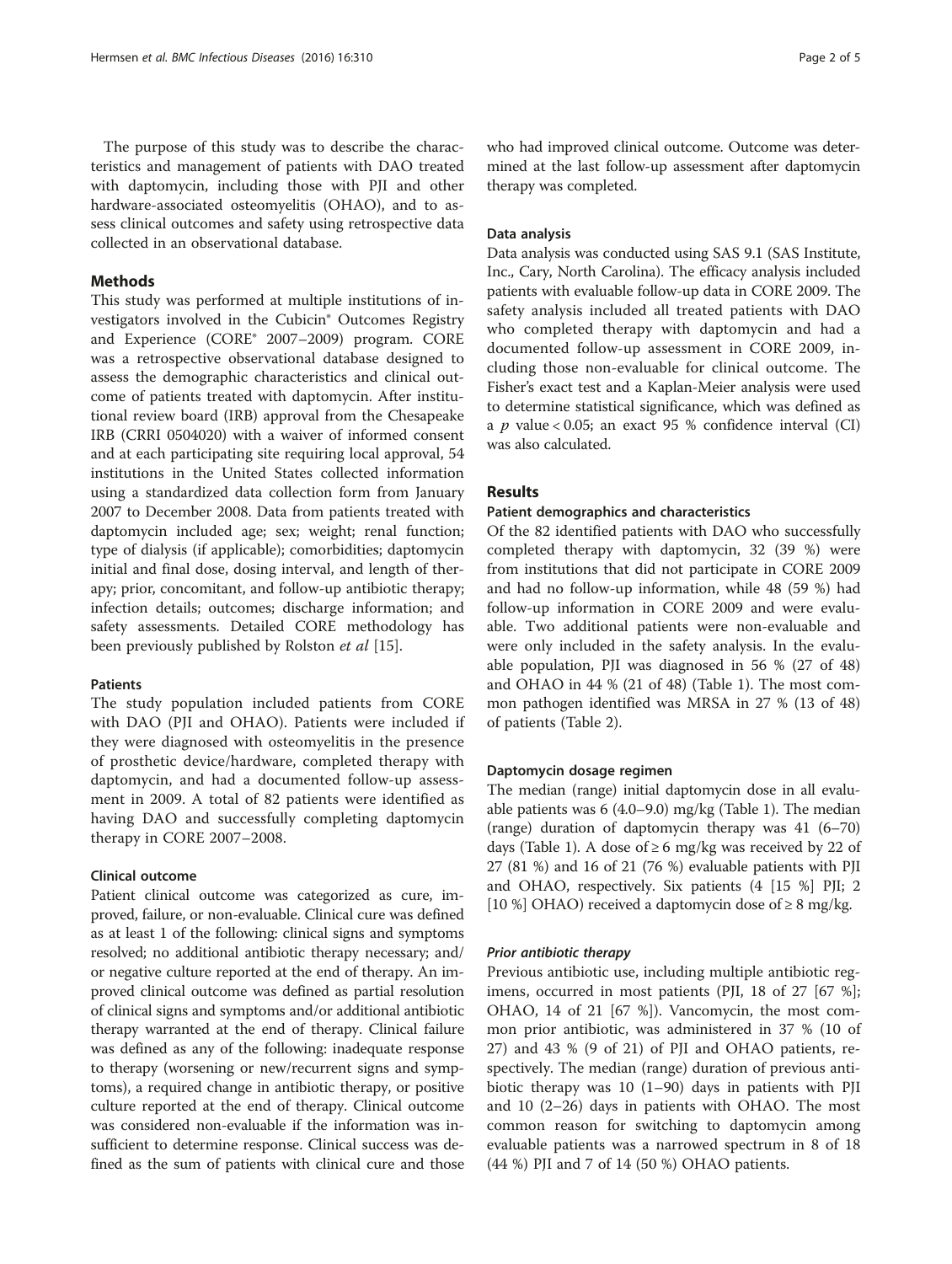| Characteristic                                         | No follow-up in CORE 2009<br>$(n = 32)$ | Evaluable population |                      |
|--------------------------------------------------------|-----------------------------------------|----------------------|----------------------|
|                                                        |                                         | PI<br>$(n=27)^{a}$   | OHAO<br>$(n=21)^{a}$ |
|                                                        |                                         |                      |                      |
| Female                                                 | 18 (56.3)                               | 12 (44.4)            | 12(57.1)             |
| Male                                                   | 14(43.8)                                | 15(55.6)             | 9(42.9)              |
| Median weight, kg (range)                              | 81.4 (37.1-120.0)                       | 86.4 (44.1-128.9)    | 79.0 (40.0-136.4)    |
| Age group $(y)$ , n $(\%)$                             |                                         |                      |                      |
| $\leq 50$                                              | 6(18.8)                                 | 4(14.8)              | 13 (61.9)            |
| $51 - 65$                                              | 14(43.8)                                | 12 (44.4)            | 7(33.3)              |
| $\geq 66$                                              | 12(37.5)                                | 11(40.7)             | 1(4.8)               |
| In community 48 h prior to receiving daptomycin, n (%) | 15 (46.9)                               | 13 (48.1)            | 11(52.4)             |
| ICU stay during daptomycin, n (%)                      | 7(21.9)                                 | 1(3.7)               | 0(0.0)               |
| Initial creatinine clearance                           | 5(15.6)                                 | 2(7.4)               | 0(0.0)               |
| $<$ 30 mL/min, n $(\%)$                                |                                         |                      |                      |
| Surgical intervention, n (%)                           | 22 (68.8)                               | 22 (81.5)            | 17(81.0)             |
| At least 1 pathogen identified, n (%)                  | 22 (68.8)                               | 20 (74.1)            | 18 (85.7)            |
| Median initial daptomycin dose, mg/kg (range)          | $6(4-13.5)$                             | $6(4-9)$             | $6(4-8)$             |
| Median duration of daptomycin, days (range)            | $35(2 - 78)$                            | $41(6 - 70)$         | $40(8-62)$           |

<span id="page-2-0"></span>Table 1 Demographic characteristics of patients with device-associated osteomyelitis treated with daptomycin in the CORE database

CORE Cubicin® Outcomes Registry and Experience, ICU intensive care unit, OHAO other hardware-associated osteomyelitis, PJI prosthetic joint infection <sup>a</sup>One patient in each of the PJI and OHAO groups was not included in the evaluable population

The percentage of patients who received surgical intervention was similar between the two groups: approximately 82 % for PJI, and 81 % for OHAO (Table 1). However, device removal or replacement was more frequent in the PJI patients (17 of 27 [63 %]) than in the OHAO patients (8 of 21 [38 %]).

Table 2 Microbiology of patients with device-associated osteomyelitis treated with daptomycin in the CORE database

| Pathogens, n (%) <sup>a</sup>            | No follow-up | Evaluable population |          |
|------------------------------------------|--------------|----------------------|----------|
|                                          | in CORE 2009 | PI                   | OHAO     |
|                                          | $(n = 32)$   | $(n = 27)$           | $(n=21)$ |
| Staphylococcus aureus (MRSA)             | 9(28.1)      | 6(22.2)              | 7(33.3)  |
| Staphylococcus aureus (MSSA)             | 2(6.3)       | 3(11.1)              | 4 (19.0) |
| Other Staphylococcus aureus <sup>b</sup> | 1(3.1)       | 1(3.7)               | 0(0.0)   |
| Coagulase-negative staphylococci         | 3(9.4)       | 6(22.2)              | 3(14.3)  |
| Enterococcus spp.                        | 4(12.5)      | 3(11.1)              | 3(14.3)  |
| Vancomycin-resistant enterococci         | 1(3.1)       | 1(3.7)               | 2(9.5)   |
| Streptococcus spp.                       | 0(0.0)       | 0(0.0)               | 1(4.8)   |
| Other                                    | 7(21.9)      | 3(11.1)              | 1(4.8)   |

CORE Cubicin® Outcomes Registry and Experience, MRSA methicillin-resistant S. aureus, MSSA methicillin-susceptible S. aureus, OHAO other hardwareassociated osteomyelitis, PJI prosthetic joint infection <sup>a</sup>Patients may have had more than one pathogen

<sup>b</sup>Other S. aureus includes methicillin susceptibility unknown

Clinical success was reported in 22 of 27 (82 %; 95 % CI, 62–94 %) patients with PJI and 18 of 21 (86 %; 95 % CI, 64–97 %) patients with OHAO at follow-up, ranging from 13 to 402 days after therapy. Failures were reported in two patients within 30 days, one within 30 to 60 days, two within 61 to 180 days, and three after more than 180 days of follow-up. Kaplan-Meier analyses stratified by dose of < 6 mg/kg, 6 to < 8 mg/kg, and  $\geq 8$  mg/kg showed an overall difference ( $p = 0.001$ ) in the median time to failure (not shown). Although the longest time to failure was observed in those receiving daptomycin 6 to  $<8$  mg/kg, the clinical significance should be interpreted cautiously due to small sample sizes for the <6 mg/kg ( $n = 10$ ) and ≥ 8 mg/kg  $(n = 6)$  groups. Kaplan-Meier analysis did not show a difference in outcomes by device type. Success was reported in 77 % (10 of 13) of patients with MRSA, 43 % (3 of 7) of those with MSSA, and 100 % (9 of 9) of those with CoNS. Surgical removal or replacement for either device tended to show better success rates; PJI: 8 of 8 (100 %) vs. 10 of 13 (77 %),  $p = 0.3$ ; and OHAO: 15 of 17 (88 %) vs. 7 of 10  $(70 \%)$ ,  $p = 0.3$ .

# Safety

No deaths or serious adverse events (AEs) were reported. Twelve AEs occurred in 8 of 50 (16 %) patients in the safety population and did not differ by daptomycin dose;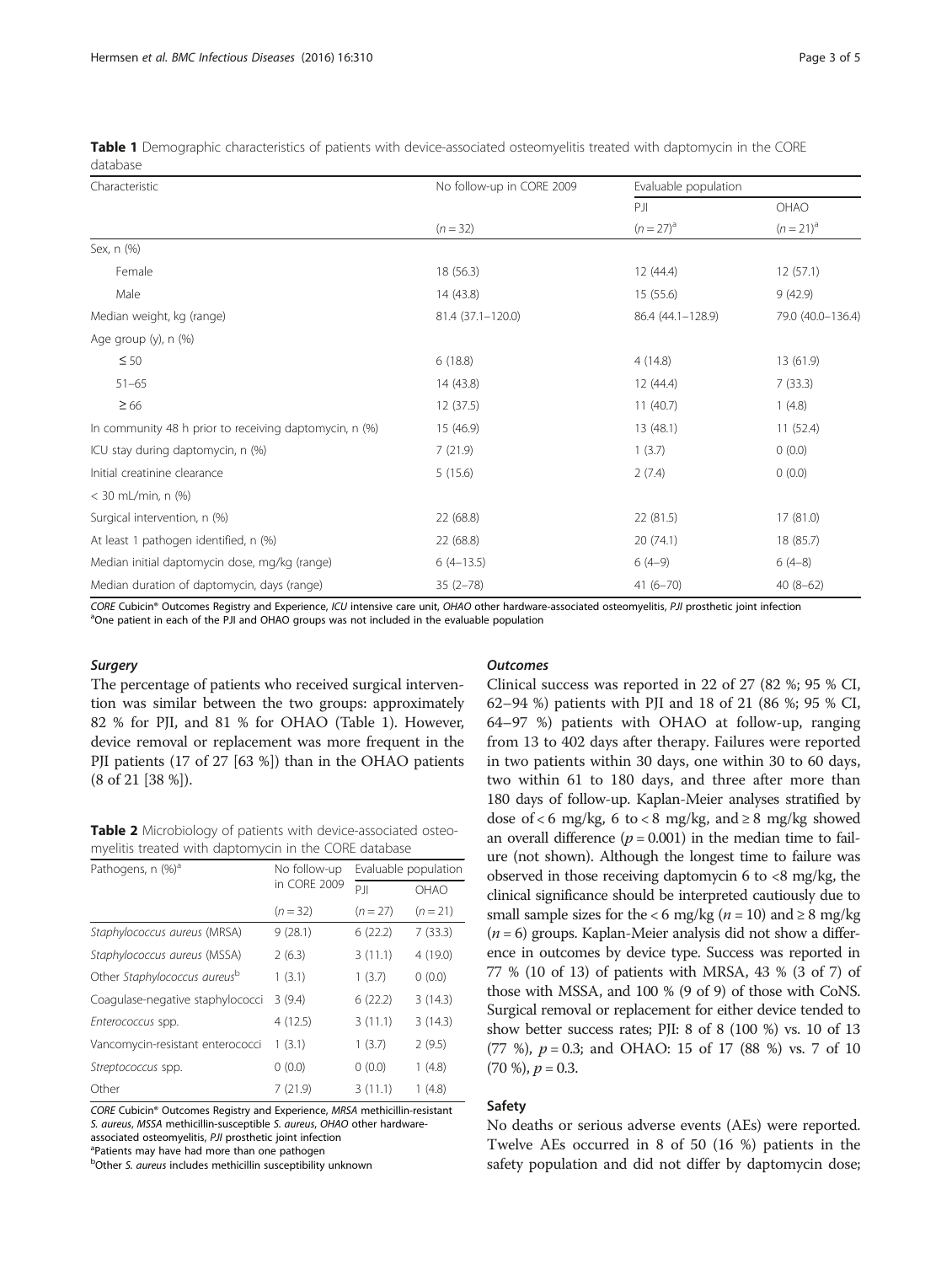all AEs were mild. The most common AE was increased creatine phosphokinase (CPK) in 6 patients. Ten AEs were considered possibly treatment related including all CPK AEs. Daptomycin therapy was discontinued in three patients because of AEs (increased CPK, increased CPK with myalgia, and increased alanine aminotransferase and aspartate aminotransferase). Daptomycin was also temporarily discontinued in one patient because of increased CPK.

# **Discussion**

Daptomycin is a potent antibiotic with activity against many Gram-positive organisms. Previous studies have demonstrated the efficacy and safety of daptomycin in the treatment of osteomyelitis [\[10](#page-4-0)–[13](#page-4-0), [16\]](#page-4-0). However, data on the use of daptomycin in DAO are limited [\[5, 14\]](#page-4-0). In this report, the clinical success observed in 83 % of all evaluable patients is consistent with those of previously published results. Similar results were reported for osteomyelitis and orthopedic device infections in a European CORE analysis where clinical success at follow-up was 86 % [\[17\]](#page-4-0). Patients who received daptomycin at a dose of 6 to < 8 mg/kg had a better outcome than patients receiving doses < 6 mg/kg or ≥ 8 mg/kg, although sample sizes in the latter two groups were small.

The present analysis has several limitations. DAO is relatively rare, with reported rates of 0.5–1.0 % after hip replacement and 1–2 % after knee replacement surgery [[6\]](#page-4-0), resulting in a limited pool of potential patients for analysis. Furthermore, because data were collected retrospectively from chart documentation, the number of patients with follow-up data in 2009 was only slightly more than half of those with available records. Followup duration was uncontrolled and limited. In addition, data were collected during daptomycin for surgery but were not collected during follow-up. The presence of Gram-negative pathogens might have been underreported; therefore, the results should be interpreted in the context of these limitations.

Daptomycin is a concentration-dependent antibiotic. Several in-vitro and animal model studies have shown that high dose daptomycin results in enhanced killing and a lower rate of emergence of resistance compared to standard dosing [[18](#page-4-0)]. Clinical studies have followed demonstrating that high-dose daptomycin is generally well-tolerated and results in good clinical response in difficult to treat infections due to S. aureus or enterococci [[18, 19\]](#page-4-0). Although the current study had a small number of patients receiving higher doses, more recent studies in bone and joint infections are reporting on the outcomes with high-dose daptomycin [\[20\]](#page-4-0).

As noted earlier, data on daptomycin in DAO are limited. A previous small, randomized, controlled trial that evaluated the safety and efficacy of daptomycin versus standard-of-care therapy (vancomycin, teicoplanin, or semisynthetic penicillin) in patients undergoing two-stage revision arthroplasty for PJI demonstrated clinical success in 14 of 24 (58.3 %) and 14 of 23 (60.9 %) patients in the daptomycin 6- and 8-mg/kg groups, respectively, compared with 8 of 21 (38.1 %) in the standard-of-care group [[8\]](#page-4-0). A retrospective review of 14 patients treated with daptomycin for hip or knee PJI who were evaluable for efficacy reported an overall success rate of 79 % [[9](#page-4-0)]. Furthermore, a retrospective analysis of osteomyelitis cases in the European CORE database reported success rates with daptomycin treatment in 71 % (41 of 58) of patients who retained a permanent prosthetic device and 80 % (16 of 20) of patients who retained a temporary prosthetic device [[13](#page-4-0)]. A trend toward higher success rates for patients receiving daptomycin who have had their hardware removed has been seen [\[13, 21](#page-4-0)]. A recent multicenter observational retrospective study of retained PJI supports this trend. Despite using a high dose of daptomycin, 10 mg/kg/d with rifampin, for acute PJI due to fluoroquinolone-resistant staphylococci, Lara-Tamayo et al. observed a 50 % failure rate (9 of 18 patients) but did not detect an increase in daptomycin minimum inhibitory concentration [\[14\]](#page-4-0). In contrast, in this retrospective study, higher rates of clinical success were reported (82 % of patients with PJI and 86 % of patients with OHAO) at follow-up, ranging from 13 to 402 days after therapy.

Previous analyses have reported on the safety of daptomycin in patients with osteomyelitis [[10, 13](#page-4-0), [22](#page-4-0)]. In the current retrospective analysis, daptomycin also appeared well tolerated. The most commonly reported AE was increased CPK in 6 of 48 patients. This is consistent with other clinical trials and database analyses of daptomycin at doses  $\geq 6$  mg/kg in the treatment of osteomyelitis, in which CPK elevations have been reported in 2.5–8.3 % of patients [[8, 22\]](#page-4-0).

Guidelines for the diagnosis and management of PJI published in 2013 by the Infectious Diseases Society of America recommend daptomycin at 6 mg/kg as alternative treatment for PJI related to MSSA, MRSA, and Enterococcus spp with a level of evidence of BIII (moderate evidence, based on opinions of respected authorities, expert committee reports, clinical experience, or descriptive studies) [[23\]](#page-4-0). The present study supports the recommended daptomycin dose of 6 mg/kg for the treatment of PJI caused by these pathogens; however, the level of evidence emphasizes the importance of additional data.

# Conclusions

Daptomycin appeared effective and well tolerated in the treatment of patients with DAO, including PJI or OHAO. Further studies are warranted to confirm these findings.